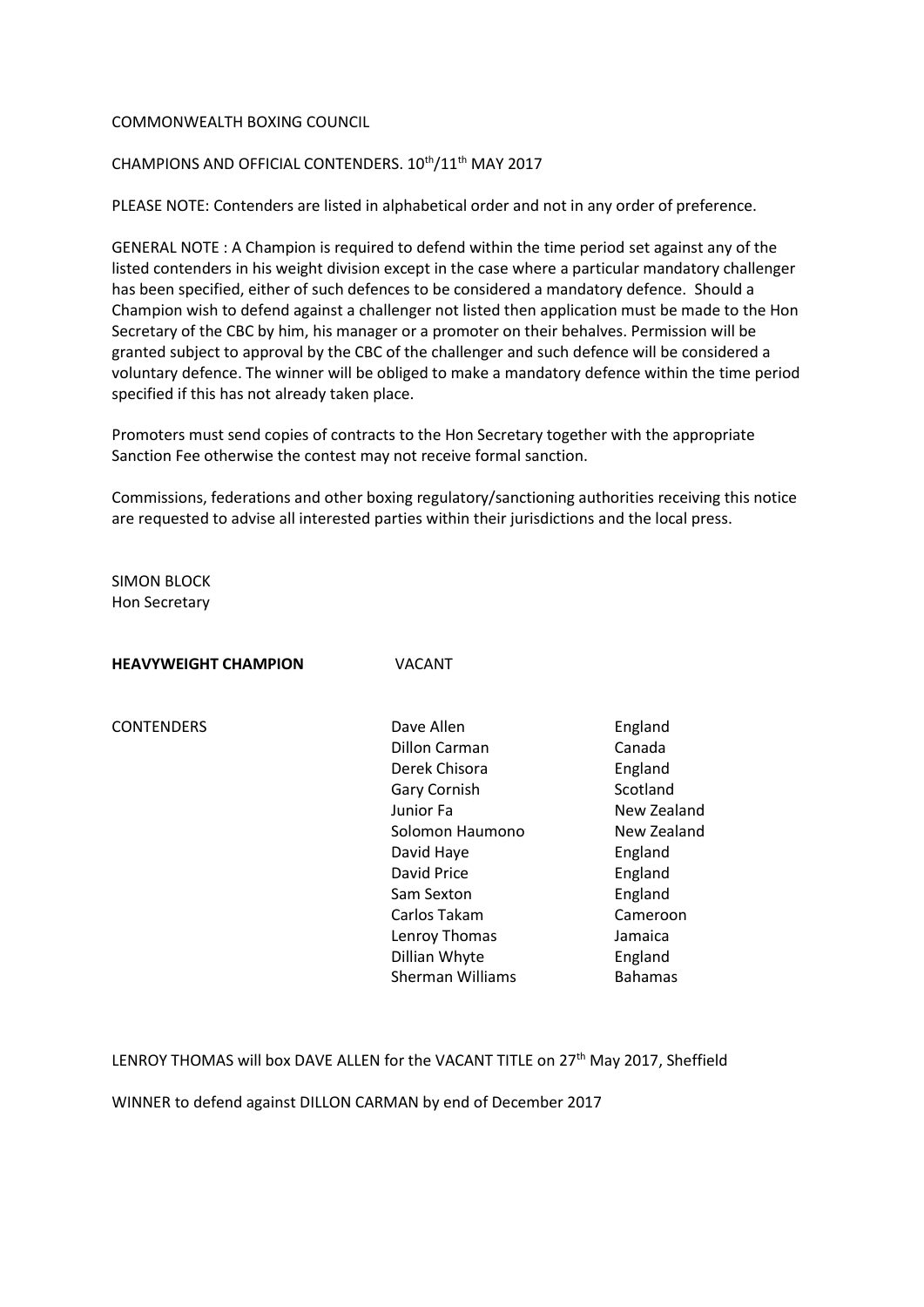**CRUISERWEIGHT CHAMPION** DENTON DALEY Canada Won Title 9<sup>th</sup> September 2016

CONTENDERS Bob Ajisafe England Matty Askin England Wadi Camacho **England** Olanrewaju Durodola Nigeria Mark Flanagan **Australia** Danny Green Australia Craig Kennedy Wales Kevin Lerena South Africa Jack Massey **England** Tommy McCarthy Northern Ireland Thabiso Mchunu South Africa<br>Anthony Mundine Australia Anthony Mundine Jai Opetaia **Australia** Steve Simmons Scotland

DENTON DALEY to defend against any of the above by 30<sup>th</sup> June 2017

| LIGHT HEAVYWEIGHT CHAMPION | <b>CALLUM JOHNSON</b><br>Won title 24 <sup>th</sup> September 2016                                                                                                                 | England                                                                                                 |
|----------------------------|------------------------------------------------------------------------------------------------------------------------------------------------------------------------------------|---------------------------------------------------------------------------------------------------------|
| <b>CONTENDERS</b>          | Erik Bazinyan<br>Robert Berridge<br><b>Trent Broadhurst</b><br><b>Frank Buglioni</b><br>Hosea Burton<br>Isaac Chilemba<br>Joel McIntyre<br><b>Thomas Oosthuizen</b><br>Jean Pascal | Canada<br>New Zealand<br>Australia<br>England<br>England<br>Malawi<br>England<br>South Africa<br>Canada |
|                            | Miles Shinkwin                                                                                                                                                                     | England                                                                                                 |

CALLUM JOHNSON to defend against any of the above by 30th June 2017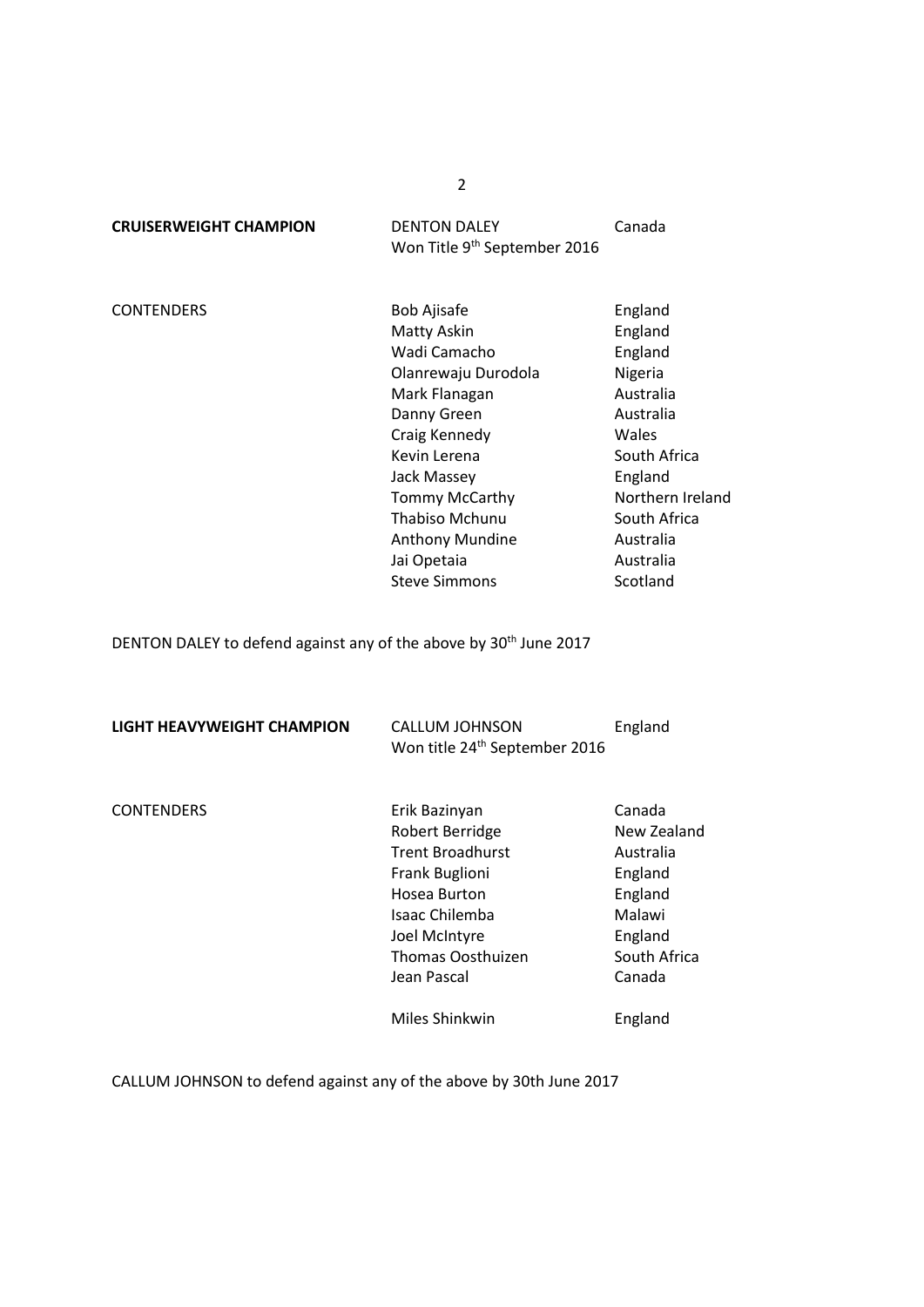|--|

**DAVE BROPHY** Scotland<br>
Won title 17<sup>th</sup> March 2017 Won title 17<sup>th</sup> March 2017

3

| <b>CONTENDERS</b> | <b>Bilal Akkawy</b>    | Australia    |
|-------------------|------------------------|--------------|
|                   | Luke Blackledge        | England      |
|                   | Liam Cameron           | England      |
|                   | <b>Blake Caparello</b> | Australia    |
|                   | Jamie Cox              | England      |
|                   | Zac Dunn               | Australia    |
|                   | Lee Dyer               | South Africa |
|                   | Isaac Ekpo             | Nigeria      |
|                   | <b>Adam Etches</b>     | England      |
|                   | <b>Rocky Fielding</b>  | England      |
|                   | George Groves          | England      |
|                   | Schiller Hyppolite     | Canada       |
|                   | Lee Markham            | England      |
|                   | <b>Emmanuel Martey</b> | Ghana        |
|                   | Jayde Mitchell         | Australia    |
|                   | <b>Rohan Murdock</b>   | Australia    |
|                   | Martin Murray          | England      |
|                   | Renold Quinlan         | Australia    |
|                   | John Ryder             | England      |
|                   | Vijender Singh         | India        |
|                   | Callum Smith           | England      |
|                   | Paul Smith             | England      |
|                   | Jahmaine Smyle         | England      |
|                   | Darryl Williams        | England      |

# DAVE BROPHY to defend against VIJENDER SINGH by 31<sup>st</sup> December 2017

| <b>MIDDLEWEIGHT CHAMPION</b> | <b>SAM SHEEDY</b><br>Won title 28 <sup>th</sup> April 2017                                                                 | England                                                                  |
|------------------------------|----------------------------------------------------------------------------------------------------------------------------|--------------------------------------------------------------------------|
| <b>CONTENDERS</b>            | Jack Arnfield<br>Chris Buthelezi<br>Wes Capper<br><b>Conrad Cummings</b><br>Craig Cunningham<br><b>Nathaniel Gallimore</b> | England<br>South Africa<br>Australia<br>N. Ireland<br>England<br>Jamaica |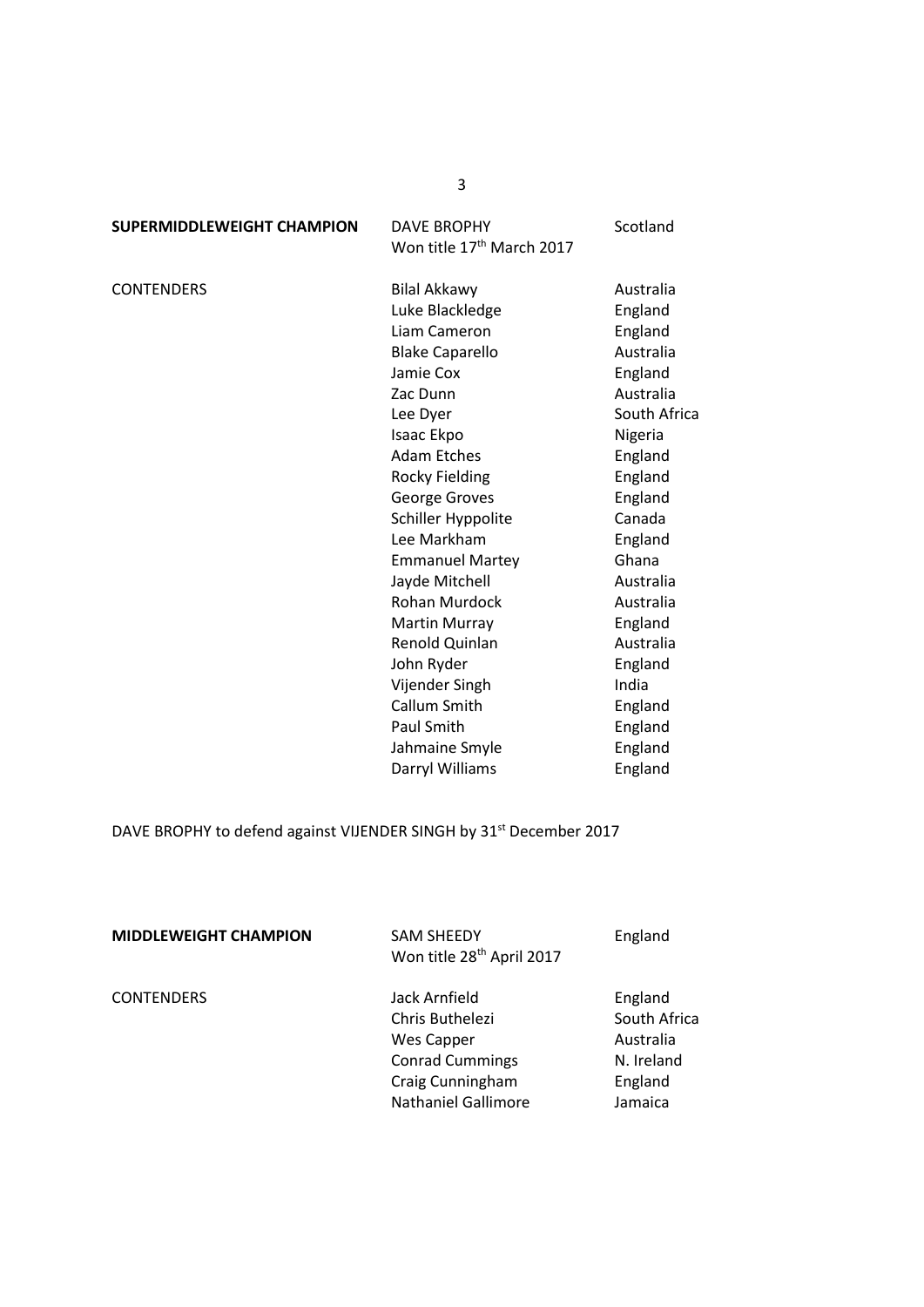| Tureano Johnson    | <b>Bahamas</b> |
|--------------------|----------------|
| Walter Kautondokwa | Namibia        |
| Francis Lafreniere | Canada         |
| Tommy Langford     | England        |
| Nuhu Lawal         | Nigeria        |
| David Lemieux      | Canada         |
| Abolaji Rasheed    | Nigeria        |
| Dwight Ritchie     | Australia      |
| Obadi Sai          | Ghana          |
| Liam Smith         | England        |
| Sam Soliman        | Australia      |
| Michael Zerafa     | Australia      |

SAM SHEEDY to defend against LIAM CAMERON (subject to check weights) on 22<sup>nd</sup> July 2017 in Sheffield

WINNER to defend against any of the above by 31<sup>st</sup> December 2017

| <b>ANTHONY BUTTIGIEG</b><br>Won title 3rd March 2017 | Australia    |
|------------------------------------------------------|--------------|
| Sebastian Bouchard                                   | Canada       |
| Brendan Brewer                                       | Canada       |
| Steven Butler                                        | Canada       |
| <b>Brandon Cook</b>                                  | Canada       |
| Gary Corcoran                                        | England      |
| Rocky Jerkic                                         | Australia    |
| Jimmy Kilrain Kelly                                  | England      |
| James Metcalf                                        | England      |
| Nkululeko Mhlongo                                    | South Africa |
| Liam Williams                                        | Wales        |
|                                                      |              |

ANTHONY BUTTIGIEG to defend against any of the above by  $31<sup>st</sup>$  December 2017

| <b>WELTERWEIGHT CHAMPION</b> | <b>KRIS GEORGE</b><br>Won title 25 <sup>th</sup> November 2016                                                          | Australia                                                            |
|------------------------------|-------------------------------------------------------------------------------------------------------------------------|----------------------------------------------------------------------|
| <b>CONTENDERS</b>            | Jack Brubaker<br><b>Steve Claggett</b><br>Custio Clayton<br><b>Richmond Djarbeng</b><br>Sam Eggington<br>Larry Ekundayo | Australia<br>Canada<br>Canada<br>Ghana<br>England<br>Nigeria/England |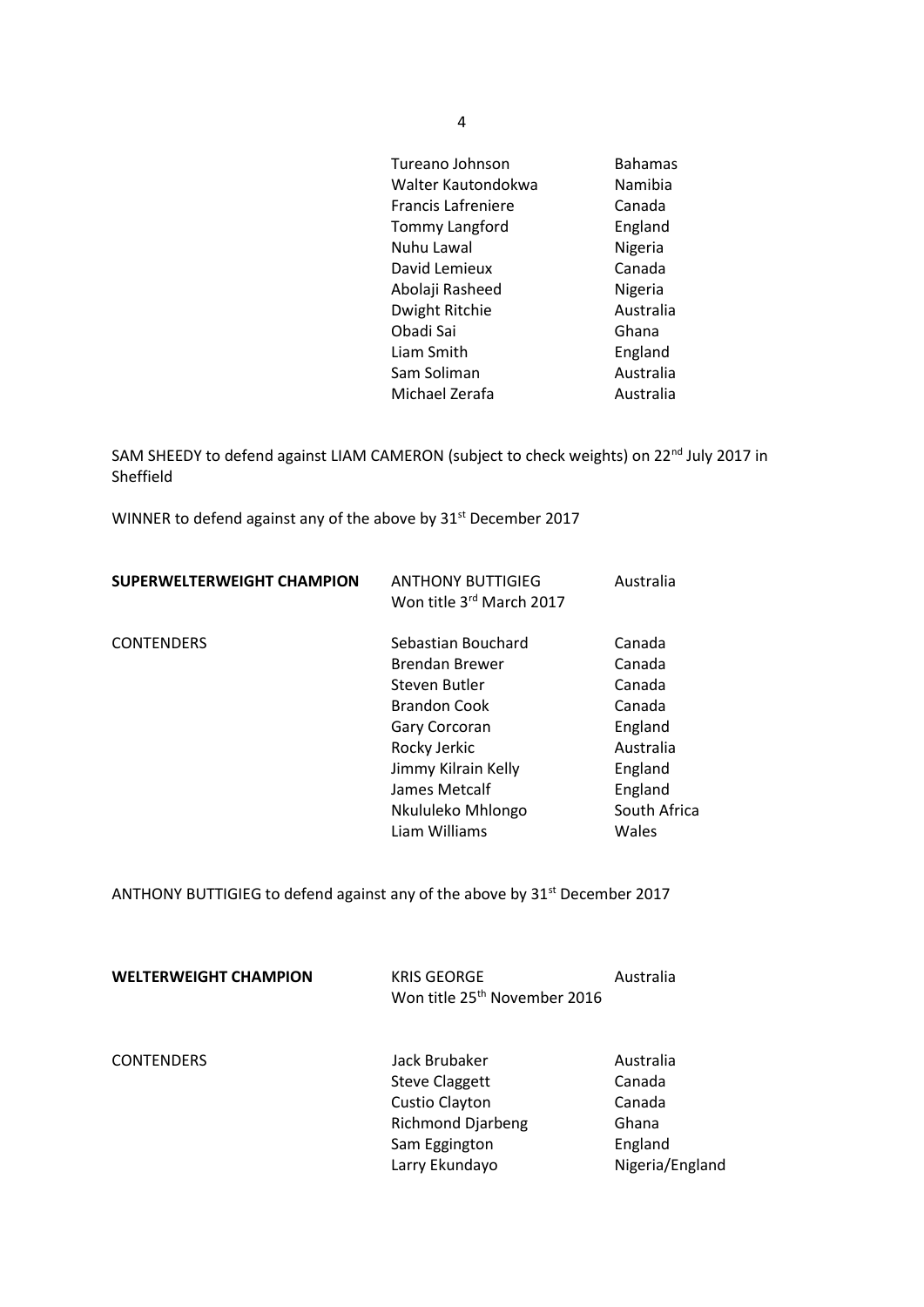| England<br>Johnny Garton<br>Cameron Hammond<br>Australia<br>Jeff Horn<br>Australia<br>Frederick Lawson<br>Ghana<br>Thulani Mbenge<br>Sakima Mullings<br>Jamaica<br>Sackey Shikikutu<br>Namibia<br>Shane Singleton<br>England<br>England<br><b>Bradley Skeete</b><br>Chris van Heerden<br>S.Africa<br>Canada<br>Steven Wilcox | Ali Funeka | South Africa |
|------------------------------------------------------------------------------------------------------------------------------------------------------------------------------------------------------------------------------------------------------------------------------------------------------------------------------|------------|--------------|
|                                                                                                                                                                                                                                                                                                                              |            |              |
|                                                                                                                                                                                                                                                                                                                              |            |              |
|                                                                                                                                                                                                                                                                                                                              |            |              |
|                                                                                                                                                                                                                                                                                                                              |            |              |
|                                                                                                                                                                                                                                                                                                                              |            | South Africa |
|                                                                                                                                                                                                                                                                                                                              |            |              |
|                                                                                                                                                                                                                                                                                                                              |            |              |
|                                                                                                                                                                                                                                                                                                                              |            |              |
|                                                                                                                                                                                                                                                                                                                              |            |              |
|                                                                                                                                                                                                                                                                                                                              |            |              |
|                                                                                                                                                                                                                                                                                                                              |            |              |

KRIS GEORGE to defend against LARRY EKUNDAYO on 8<sup>th</sup> July 2017

| <b>SUPERLIGHTWEIGHT CHAMPION</b> | <b>JOSH TAYLOR</b><br>Won title 21 <sup>st</sup> October 2016<br>Last defence 24 <sup>th</sup> March 2017 | Scotland  |
|----------------------------------|-----------------------------------------------------------------------------------------------------------|-----------|
| <b>CONTENDERS</b>                | <b>Philip Bowes</b>                                                                                       | England   |
|                                  | <b>Ricky Burns</b>                                                                                        | Scotland  |
|                                  | <b>Jack Catterall</b>                                                                                     | England   |
|                                  | <b>Tommy Coyle</b>                                                                                        | England   |
|                                  | O'Hara Davies                                                                                             | England   |
|                                  | Robbie Davies Jnr                                                                                         | England   |
|                                  | Lenny Daws                                                                                                | England   |
|                                  | <b>Tom Farrell</b>                                                                                        | England   |
|                                  | Darragh Foley                                                                                             | England   |
|                                  | Glenn Foot                                                                                                | England   |
|                                  | Joe Hughes                                                                                                | England   |
|                                  | <b>Adam Little</b>                                                                                        | England   |
|                                  | Logan McGuiness                                                                                           | Canada    |
|                                  | <b>Tyrone Nurse</b>                                                                                       | England   |
|                                  | <b>Robert Quaye</b>                                                                                       | Ghana     |
|                                  | Ashley Theophane                                                                                          | England   |
|                                  | Yves Ulysse Jnr                                                                                           | Canada    |
|                                  | Lenny Zappavigna                                                                                          | Australia |

JOSH TAYLOR to defend against any of the above by 31<sup>st</sup> December 2017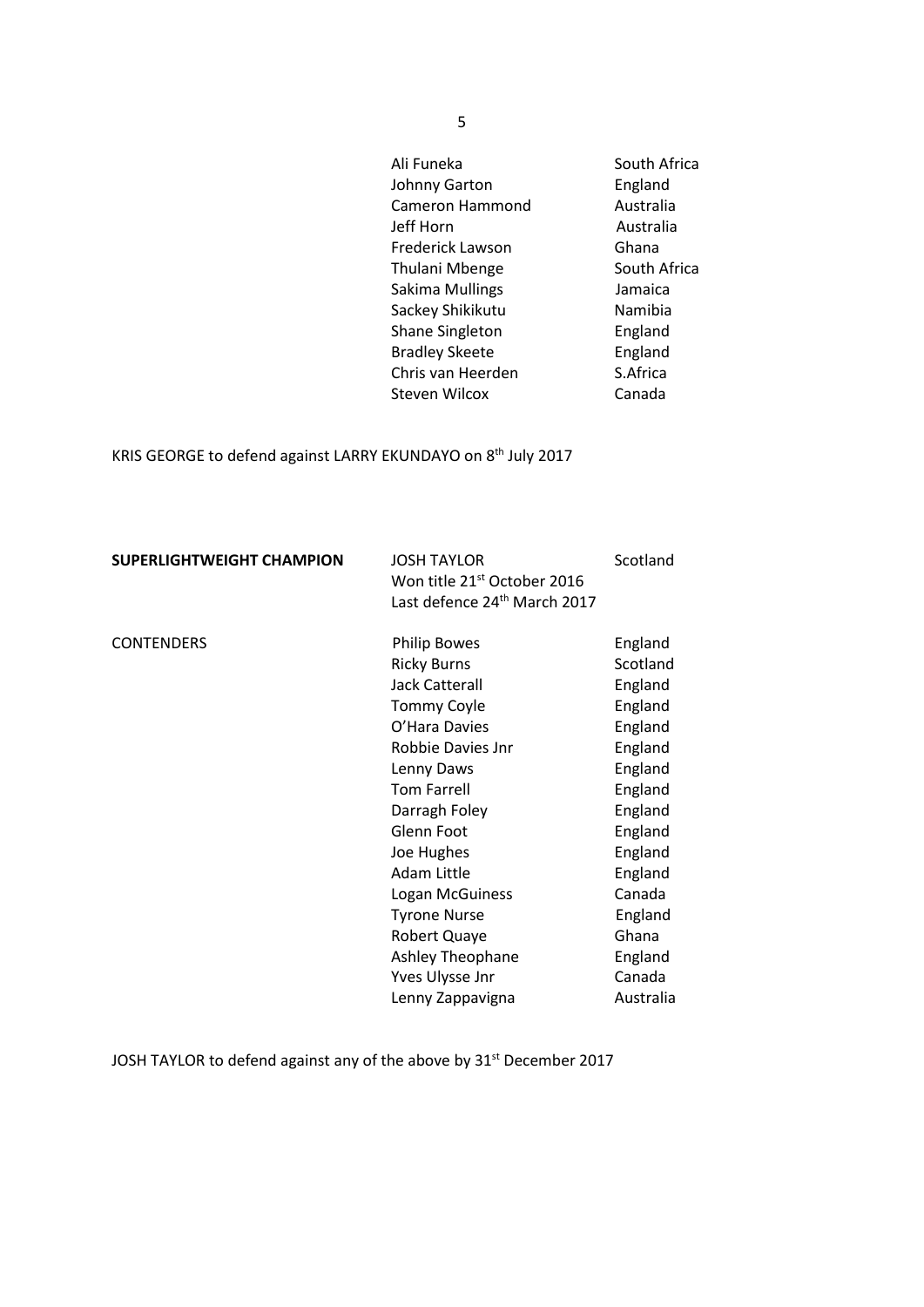| <b>LIGHTWEIGHT CHAMPION</b> | <b>SEAN DODD</b><br>Won title 22 <sup>nd</sup> April 2017 | England           |
|-----------------------------|-----------------------------------------------------------|-------------------|
| <b>CONTENDERS</b>           | Robbie Barrett<br><b>Sharif Bogere</b>                    | England<br>Uganda |

Sharif Bogere **Communist Constructs** Uganda Luke Campbell **England** Scott Cardle **England** Anthony Crolla **England** Richard Commey Ghana Craig Evans Wales Paul Hyland Jnr N. Ireland Dexter Gonzales Trinidad & Tobago George Kambosos Jnr Australia Tony Luis Canada Kye McKenzie **Australia** Rafael Mensah Ghana Paulus Moses Namibia Joe Murray England Xolasani Ndongeni South Africa Sherrif Quaye Ghana Cam O'Connell Canada Brandon Ogilvie **Australia** 

SEAN DODD to defend against RICHARD COMMEY by 31<sup>st</sup> December 2017

**SUPERFEATHERWEIGHT CHAMPION** VACANT

CONTENDERS Jack Asis Australia Maxwell Awuku Ghana Zelfa Barrett England Joel Brunker **Australia** Anthony Cacace N Ireland Edner Cherry Bahamas Ronnie Clark Scotland Billel Dib Australia Billy Dib Australia Paul Fleming **Australia** Maxi Hughes **England** George Jupp **England** Joseph Laryea Ghana Aphiwe Mboyiwa South Africa Phila Mpontshana South Africa Koos Sibiya South Africa Stephen Smith England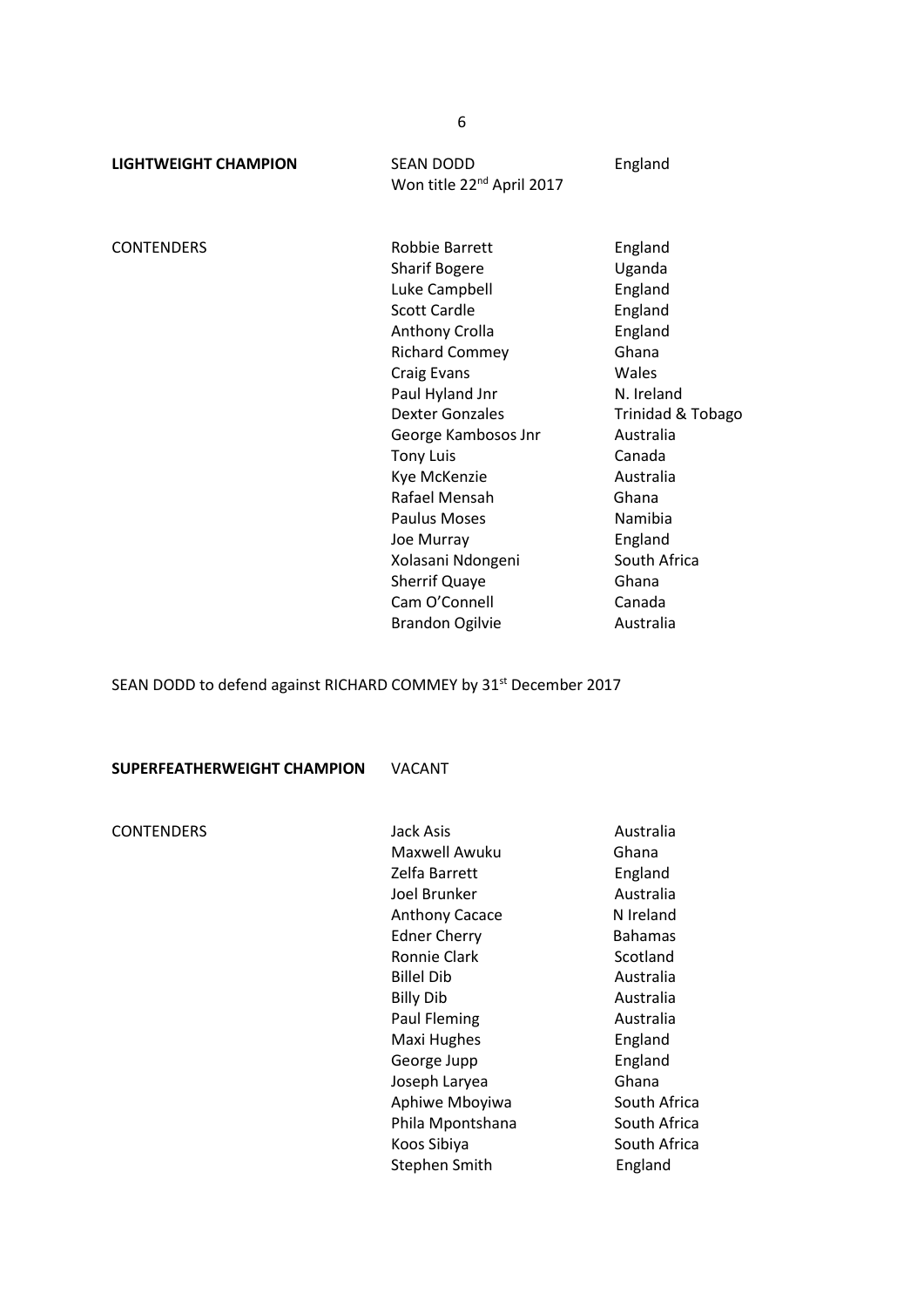| Andy Townend    | England |
|-----------------|---------|
| Liam Walsh      | England |
| Nicolas Walters | Jamaica |
| Martin J Ward   | England |

ANDY TOWNEND will box JON KAYS for the VACANT TITLE on 27th May 2017 in Sheffield WINNER to box any of the foregoing by 31<sup>st</sup> December 2017

| <b>FEATHERWEIGHT CHAMPION</b> | <b>JASON CUNNINGHAM</b>              | England          |
|-------------------------------|--------------------------------------|------------------|
|                               | Won Title 8 <sup>th</sup> April 2017 |                  |
| <b>CONTENDERS</b>             | Reece Bellotti                       | England          |
|                               | Ryan Doyle                           | England          |
|                               | Muheeb Fazeldin                      | England          |
|                               | Carl Frampton                        | N Ireland        |
|                               | Azinga Fuzile                        | South Africa     |
|                               | Kid Galahad                          | England          |
|                               | Luke Jackson                         | Australia        |
|                               | Ben Jones                            | England          |
|                               | <b>Isaac Lowe</b>                    | England          |
|                               | Sakaria Lukas                        | Namibia          |
|                               | Nathaniel May                        | Australia        |
|                               | Marco McCullough                     | Northern Ireland |
|                               | <b>Scott Quigg</b>                   | England          |
|                               | Macbute Sinyabi                      | South Africa     |
|                               | James Tennyson                       | N Ireland        |
|                               | Ryan Walsh                           | England          |
|                               | Josh Warrington                      | England          |
|                               | Felix Williams                       | Ghana            |

JASON CUNNINGHAM to defend against FELIX WILLIAMS by 31<sup>st</sup> December 2017

| SUPERBANTAMWEIGHT CHAMPION | <b>ROBBIE TURLEY</b><br>Won title 7 <sup>th</sup> April 2017                       | England                                          |
|----------------------------|------------------------------------------------------------------------------------|--------------------------------------------------|
| <b>CONTENDERS</b>          | Joseph Agbeko<br>Paulus Ambunda<br><b>Tyson Cave</b><br>Ray Commey<br>Jason Cooper | Ghana<br>Namibia<br>Canada<br>Ghana<br>Australia |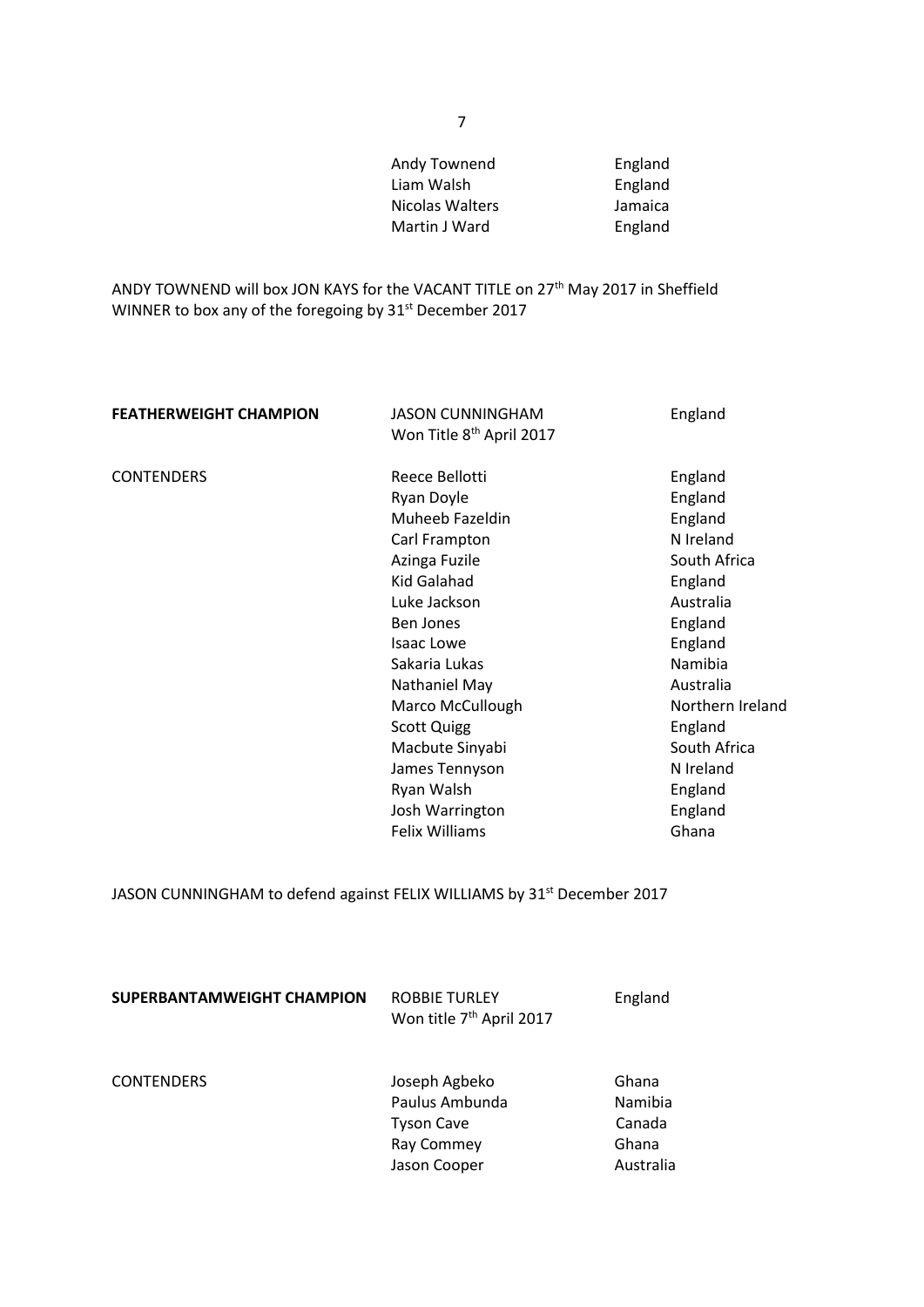| Sean Davis                 | England      |
|----------------------------|--------------|
| James Dickens              | England      |
| <b>Isaac Dogboe</b>        | Ghana        |
| Josh Kennedy               | England      |
| Lodumo Lamati              | South Africa |
| Bongani Mahlangu           | South Africa |
| <b>Gavin McDonnell</b>     | England      |
| Jason Moloney              | Australia    |
| <b>Emmanuel Quartey</b>    | Ghana        |
| Martin Ward                | England      |
| <b>Thomas Patrick Ward</b> | England      |
| Gamal Yafai                | England      |
|                            |              |

# ROBBIE TURLEY to defend against EMMANUEL QUARTEY by 31st July 2017

| <b>BANTAMWEIGHT CHAMPION</b>                                               | <b>DUKE MICAH</b><br>Won title 12 November 2016                                                                                                                                                                | Ghana                                                                                                                                     |
|----------------------------------------------------------------------------|----------------------------------------------------------------------------------------------------------------------------------------------------------------------------------------------------------------|-------------------------------------------------------------------------------------------------------------------------------------------|
| <b>CONTENDERS</b>                                                          | <b>Ryan Burnett</b><br>Paul Butler<br>Matthew Chanda<br><b>Elton Dharry</b><br><b>Ryan Farrag</b><br>Siboniso Gonya<br><b>Stuart Hall</b><br>Andrew Moloney<br>Immanuel Naidjala<br>Makazole Tete<br>Josh Wale | N Ireland<br>England<br>Zambia/England<br>Guyana<br>England<br>South Africa<br>England<br>Australia<br>Namibia<br>South Africa<br>England |
| DUKE MICAH to defend against a Mandatory contender to be confirmed shortly |                                                                                                                                                                                                                |                                                                                                                                           |
| <b>SUPERFLYWEIGHT CHAMPION</b>                                             | Jamie Conlan                                                                                                                                                                                                   | N Ireland                                                                                                                                 |

|                   | Won title 30th April 2016 |              |
|-------------------|---------------------------|--------------|
| <b>CONTENDERS</b> | Don Broadhurst            | England      |
|                   | Jain Butcher              | Scotland     |
|                   | Athenkosi Dumezweni       | South Africa |
|                   | <b>Charles Edwards</b>    | England      |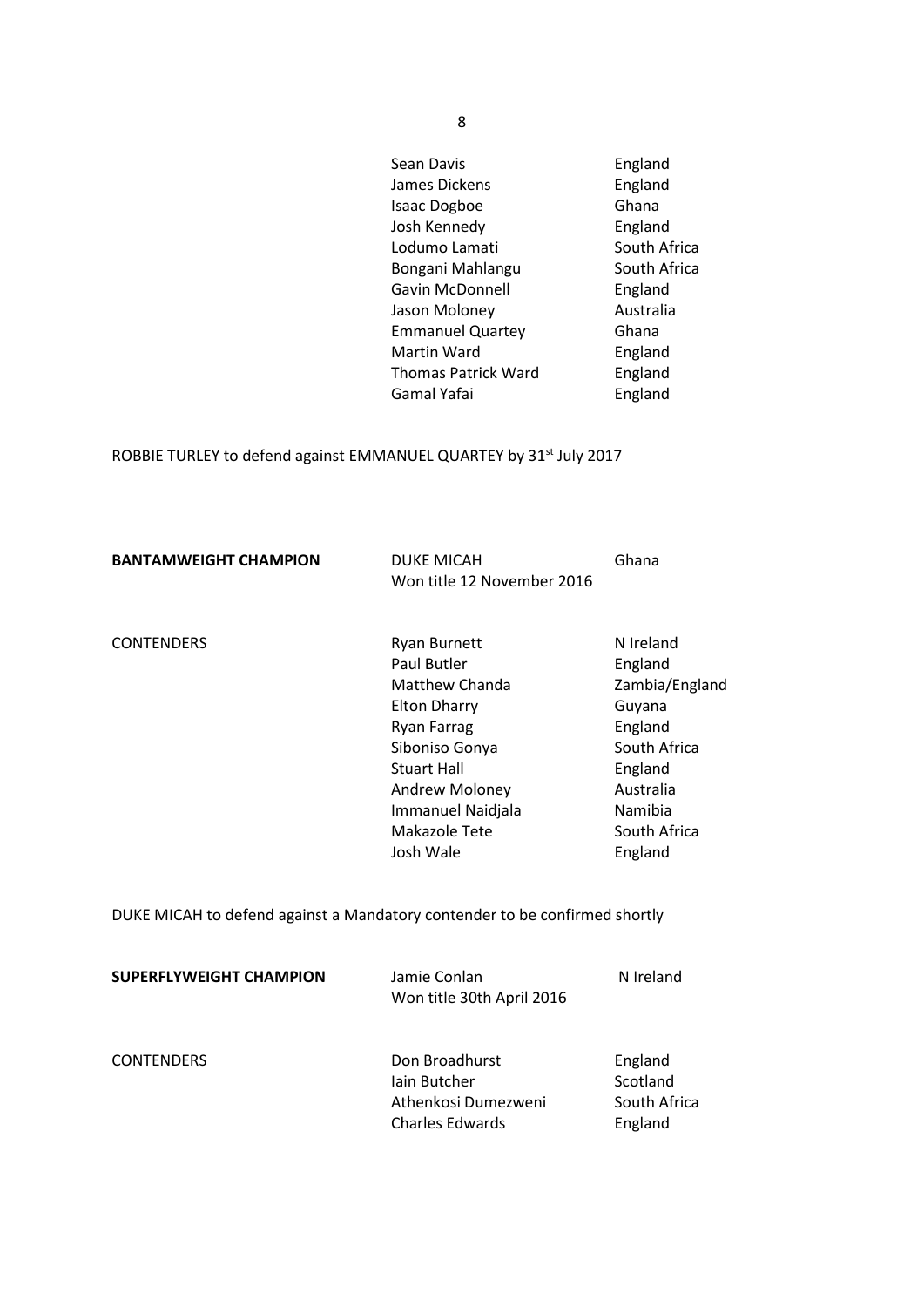Charlie Hoy **England** Lindile Tshemese South Africa Kyle Yousaf **England** 

JAMIE CONLAN to defend against any of the foregoing by 30<sup>th</sup> September 2017

**FLYWEIGHT CHAMPION** JAY HARRIS England Won Title 24<sup>th</sup> February 2017

CONTENDERS Waleed Din England Thomas Essomba Cameroon Nkosinathi Joyi South Africa Dexter Marques Guyana Nhlanhia Ngamntwini South Africa Louis Norman **England** Thembelani Nxoshe South Africa Andrew Selby England Japhet Uutoni Namibia Muhammed Waseem Pakistan

JAY HARRIS to defend against any of the above by 31<sup>st</sup> December 2017

### **WOMEN'S CHAMPIONSHIPS**

FEATHERWEIGHT CHAMPION SARA PUCEK Canada Won Title 9th September 2016

The CBC will be drawing up a list of approved contenders when possible. In the meantime the Champion may defend against any eligible challenger whose record is deemed to be acceptable.